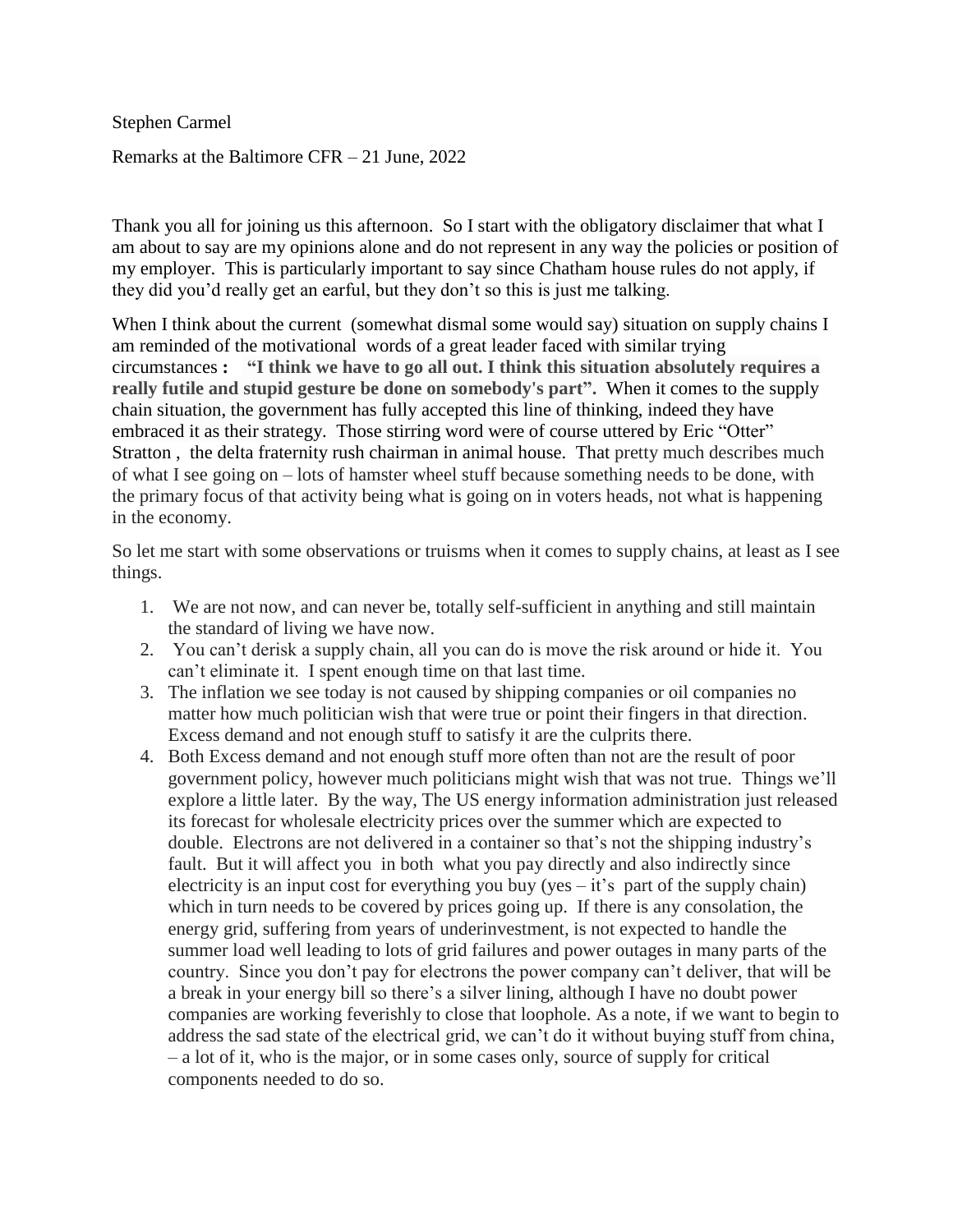- 5. An as extension of muddled policy principals have a cost. High minded ideals and making the world a better place by sticking to them will be expensive. Morals on the cheap don't work. the range of examples there is wide, and apply to oil and climate change, human rights in china and saudia arabia, and sanctions on Russia, to name but a few, all examples of where we want to stand on principals but then are shocked when prices here go up as a predictable result - More on all this in a minute
- 6. Lastly global trade systems, which are what supply chains are, are enormously complex self organizing adaptive systems. Treating them as if they are independent stove pipes where you can act in one area without seeing results in totally different and seemingly unrelated areas is a fundamental failure to understand what it is we're dealing with. Nothing Is unrelated to anything else. As a corollary, and something you have heard before, nothing is made somewhere, everything is made everywhere – the "made in" label is meaningless. Another thing I'll mention off the top is the term supply chain, which implies a liner process where a break in any link causes a failure in the chain. A really resilient supply architecture is a non-linear supply web with multiple supply nodes at every step with the ability to move around the web seamlessly to bypass congestion or disruption.

Now to start, there is no doubt that the world is a little messy right now. But lets be clear, this has happened before, and nothing here is unprecedented. From an overall system level look in fact, returning to a theme I and others have mentioned before, day by day the current situation looks increasingly like that in the run up to and early parts of world war one. The eminent historian Nick lambert's excellent book "the war lords and the Gallipoli disaster" is a really good study on this. I recommend that book to anyone who thinks today's breakdown in the mechanics of globalization is in anyway unique, unprecedented, or unpredictable as it is an excellent primer on the state of globalization then and how very much it mirrors where we are now. As a brief example, Back then – the British had a critical wheat problem (black sea blockaded – sound familiar?) which was a cost problem, not an availability problem and heading towards causing social unrest, just like today in oil. They dealt with it by manipulating the market thru expectations on future wheat prices. This is really what spr releases do. A classic example of a useless action designed only to work in the heads of voters. There is no shortage of crude here and spr releases will either be exported or simply displace other crude we would have imported – we have a robust 2 way trade in crude, both exporting and importing it. Refineries here are running flat out so more crude but no place to cook it will not help. Last time I looked a week or 2 ago gasoline stocks were down to a 2 day supply nationally. In other words, a supply constriction. COVID is over and we're hitting the road! In other words high demand – the classic formula for increased prices. Refining capacity is down significantly from it's peak in 2020 and government policy that discouraged investment in the oil and gas industry in general has a lot to do with that. Add to that the global impacts of boycotting Russian oil – we don't use much here but it is a global market. China at the same time is cutting their export quota's for refined product causing Asian buyers to look to the middle east which is struggling to supply Europe and the ripple effects of a global fungible market come home to roost. In fact here in the US, where we are screaming about high gas prices (but bargain basement by comparison to Europe) diesel and gasoline exports to Latin America – Brazil and Mexico the leaders, are up 27% over last year by this month's API data. And no slowdown in sight. Why?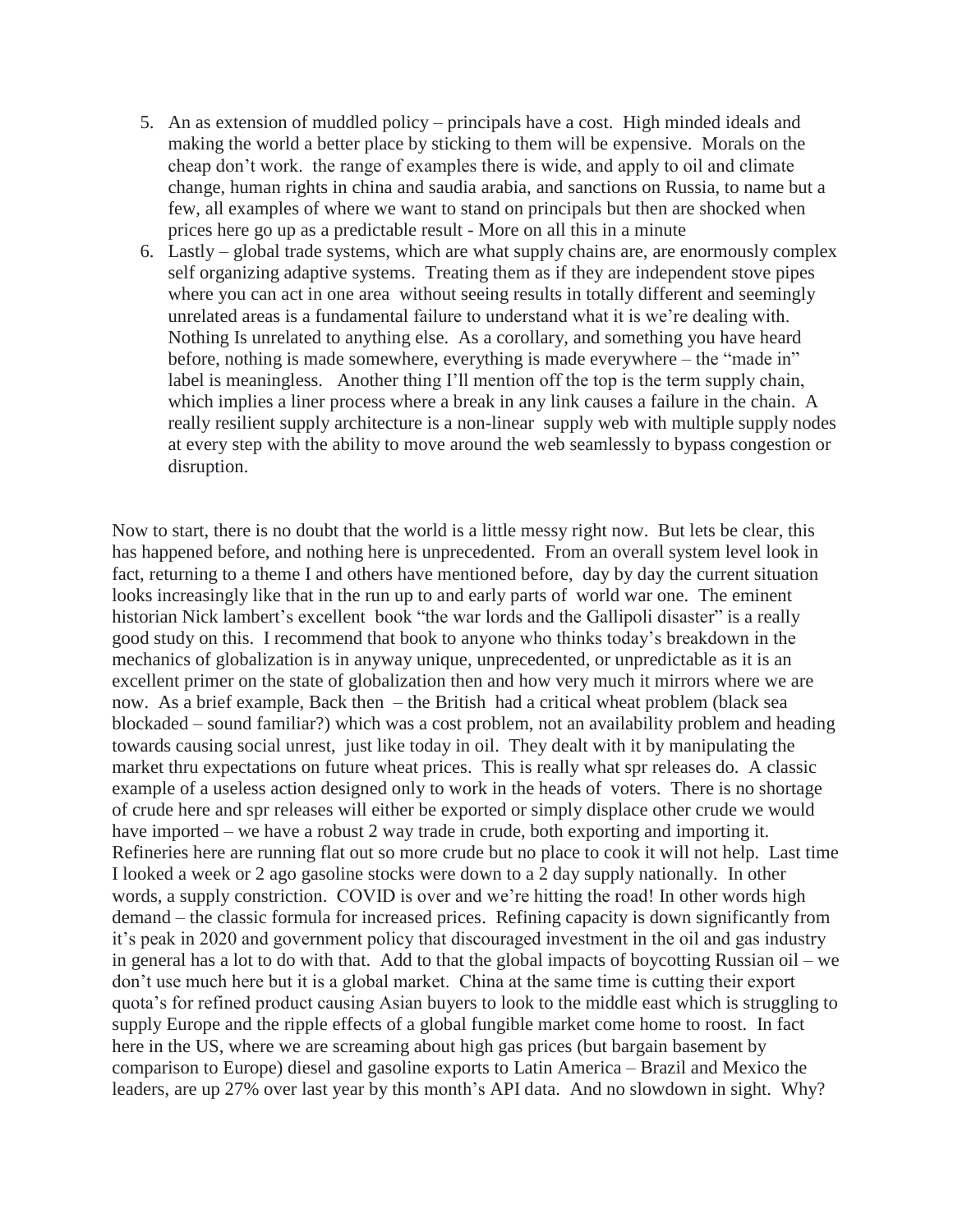The US pressured everyone to boycott Russian oil. That does not mean the demand goes away, it just gets satisfied some other way. Latin America formally got a lot of oil from Europe, now not available due to sanctions, so they are on the hunt for other supplies, including the US. Oil goes to the highest bidder hence the exports. A perfectly predictable result of sanctions – standing on principal. So either export restrictions need to go in  $-$  a remarkably bad idea, likely at best to backfire here, cause even worse havoc in international energy markets, actually make things worse here and abroad and is one way globalization breaks – more on that in a minute – or prices have to rise more to tamp down demand – in all markets, not just here. One other thing on export restrictions – that means the US is telling everyone to stand on principals and boycott Russian oil – just don't let it cause any pain here. Hypocrisy is not a good foreign relations strategy it seems to me. The news here is all about oil, but the same thing is happening in the coal market – Europe used to source about 70% of their imports of thermal coal from Russia, now sanctioned, so the same issues are now happening in the global coal market. Russia is offering bargain basement prices for coal, China is happily buying it all up, displacing imports they used to get from South Africa and on we go

 As a quick note, invoking the Defense Production Act, something worthy of Otters quote for sure, will not help, and in general I think we are way past where invoking the DPA for nondefense issues is a good thing and is heading towards dangerous territory in the governments propensity to interfere in markets. Remember – if everything is national security then nothing is national security – it's just the government thinking they know better than anyone else. This all also brings up another point often missed in the "it's russia's fault" rhetoric - At the risk of pissing some people off – not the first time I've done that for sure, when pointing fingers at where the chaos in the oil market is coming from, I would point out Russia is not refusing to sell oil to anyone, no constraint on supply there– at least not when this started, the west is refusing to buy it. Just under a third of Russia's refining capacity has been idled due to Western sanctions, and in April, Rosneft announced it would no longer export diesel as a result. Consequently, market experts estimate that 1.3 million bpd from Russia will remain offline for the rest of the year, and Russian production is likely to stay down given its dependence on technology it no longer has access to so long as sanctions - choices the west made - remain in place. In other words, we did this to ourselves, Russia did not do it to us when it comes to energy. And we are likely to feel the consequences for some time to come. Don't get me wrong – I am not opposed to Russian sanctions and in fact strongly believe a robust international response it essential. I just have serious doubts about the effectiveness of the sanctions as currently implemented, and the west's stomach for enduring the pain they are causing here. I'm already seeing cracks, especially in the US. The aforementioned potential for export restriction a big one.

The market for oil, as it is for many things, complex, and global. Hard to believe that anyone in the US thought pressing Europeans to boycott Russian oil would not find it's its way to prices here. Couple that with underinvestment in traditional energy as we look to renewables without a clear transition strategy and our principles are hitting us squarely in the pocketbook and we do not like it one bit. As an example of the whipsaw, the EU is moving to ban **insuring** Russian oil cargos, which the US opposes - another crack - since it will exacerbate the fuel cost problem. Maybe our principals have a limit and it seems \$5/gallon approaches it. And if we think we're sending a message to China with all this, I might be in the minority on this, but I'm thinking China is not getting the same message we think we're sending. Back to export restrictions – This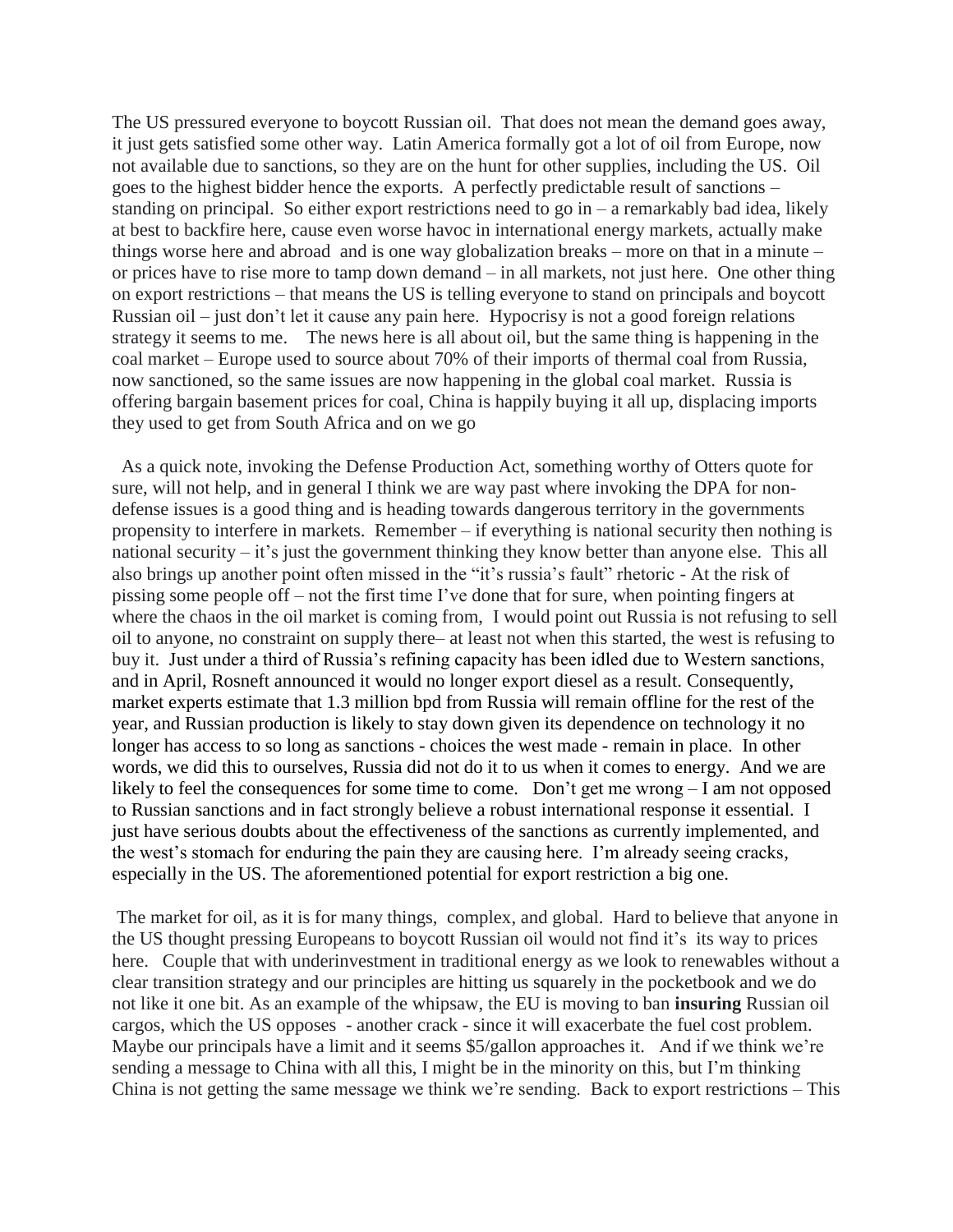tells China we're willing to throw our allies under the bus – not be willing to share resources to get through a common struggle to limit pain domestically – in other words, a place to divide us.

We have been through this all before and got it seriously wrong then with dire consequences, which is why we need to pay attention to history. Globalization is not inevitable, it is not some immutable force of nature. Globalization is also not reversable, and the very notion of "deglobalization" being a thing is dangerous. Globalization is however breakable. The last time globalization broke it was a violent affair that took generations to recover from, remembering that at the demise of the last age of globalization the world was every bit as integrated with all the same types of supply chain related dependencies and vulnerabilities as we have now. What kinds of things can break globalization? Tariffs, calls to bring supply chains back home, friend shoring (which edges dangerously close to protectionism and discriminates against developing economies), export restrictions, a fancy name for protectionist hording, and currency wars (or in todays environment, reverse currency wars) to name a few, all of which are happening now.

In Surveying the types of things that are being done in the name of addressing the problem a good example is the recent EO's on solar panels and other renewables technology. First – there is no question that the US solar panel industry is in total disarray. There is also no doubt that the root of that disarray are actions taken by the US government back in the beginning of the year in an effort to "protect" the infant solar panel industry and stand on principals regarding human rights in china, but in practice totally fouled it up. How to destroy an industry in 1 easy step. In reality the EO attempts to undue the damage the government did earlier, although it remains to be seen how effective it will be as central parts of the problem were just kicked down the road with no clear, no kidding you can count on this road map to guide investment. The other aspects of the EO all require congress to authorize an appropriate money. Maybe I'll have a beer with Otter while I wait and see how this works out. I'm not holding my breath. By the way, much like semi-conductors, we're still talking about assembly in the US, not true manufacturing. Most of the stuff, including 100% of the critical stuff it takes to make a solar panel will still be imported, mostly from China. We spent some time on this last time. The recent emergency flights to import baby food from Europe does the same thing, addressing a failure in government policy that is in large measure responsible for the problem to begin with. They don't tell you that part in the press release tho.

As another example, it does not do any good at all to "partner" with ports to increase gate operating hours if truckers don't show up to pick up cargo because there are not enough of them and what truckers there are are burning up all their allowable hours of work during regular hours – so a 24 hour gate - a government led solution trumpeted with great fanfare by the administration – except the part about no one showing up, did not do any good. Something ports knew would happen because they had already tried it. In fact currently even during the day LA is running at only about 53% gate utilization – about half of the available gates are unused. A real problem is in warehouse space to take the cargo to where essentially there is no spare capacity at all. To demonstrate the system nature of the overall problem and how addressing it in a stove pipe manner will fail, during the pandemic roughly 1000 mariners disappeared from the US maritime industry. A lot of them switching to driving trucks. With the pandemic – or the worse aspects of it for seafarers, over, maybe 1% of them came back to going to sea. Turns out driving a truck is pretty good by comparison. This is leaving a gaping labor shortage in an industry that was already critically short – the same labor that will man the strategic sealift fleet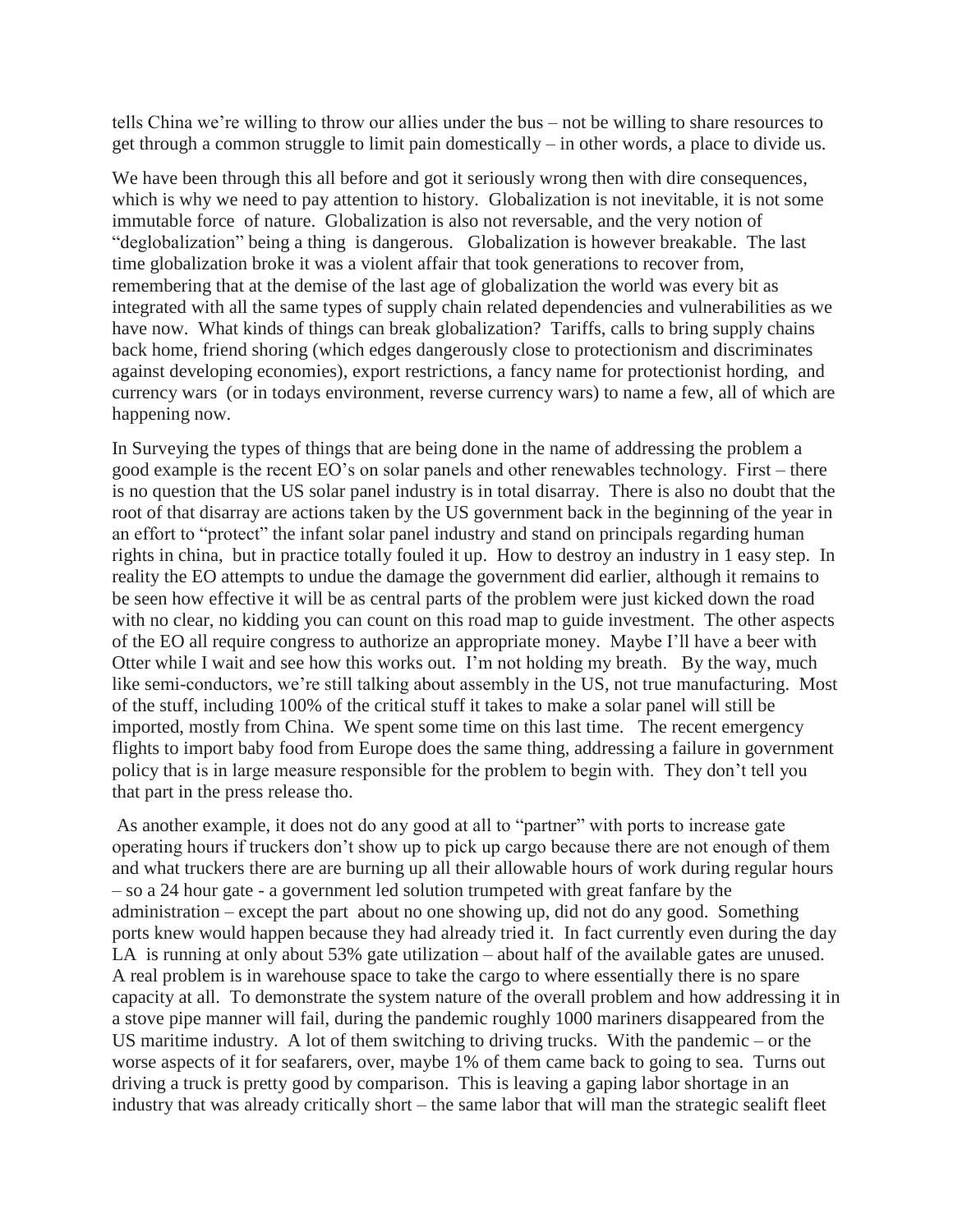in a contingency. I read recently China is now following the same legal gymnastics Russia did in the run up to the Ukraine invasion. Leaving many wondering if the time is nigh for a Taiwan "special military operation". The ability of the US to resupply that fight - a particular type of supply chain the government is responsible for– dry cargo and fuel oil, is pretty low. If Chatham house rules applied today I'd say it was non-existent – perhaps the most critical supply chain overall for US national security and one the government is 100% responsible for, is totally broken with labor just one of several issues– but Chatham house doesn't apply, so I'm not saying that.

One of the many things that all of a sudden has caught politician's heads (and maybe a few in DoD) is the US dependency on foreign sources of critical minerals like rare earths. This stuff is critically important to us, and every other advanced economy for everything from the magnet that is in every single cellphone to guidance systems in smart munitions to advanced radar systems to the electronics in your car. Basically all aspects of our daily lives and what we now consider essential and are a fundamental part of all supply chains. Hence we have the

## [American Critical Mineral Independence Act of 2021](https://www.congress.gov/bill/117th-congress/house-bill/2637/text#:~:text=Introduced%20in%20House%20(04%2F16%2F2021)&text=To%20promote%20the%20domestic%20exploration,States%2C%20and%20for%20other%20purposes.)

 We are dependent on China, and to a lesser extent Russia for a lot of that stuff, and in some cases all of it. In June 2021 the administration released a *quote* first of a kind supply chain assessment *unquote* and found that our over-reliance on foreign sources and adversarial nations for critical minerals and materials posed national and economic security threats. I can just hear the GASPs of surprise!! A great commentary I like on this topic is quote "The US is dependent at the 100% level for 17 critical strategic minerals, including graphite and rare earths such as lanthanide (NVG's, lasers, range finders, radars) where our largest supplier is China, which is also our largest supplier for a total of 6 of those 17 critical strategic materials upon which we are totally dependent on imports. In terms of supply chain integrity, I'm not sure if military planning includes alternate sources for those critical materials should the conflict with China that much military planning anticipates actually occur." The author goes on to ask the question "at what point will China stop selling us the stuff we are using to build the bombs we are dropping on them?" Antimony comes to mind here , highlighted in the most recent report, where we are almost totally reliant on China for that critical input to munitions. I like that comment because first the author was me. I said it at a presentation on (shocking I know) supply chains and national security. The best part is I gave that talk at the USNI/AFCEA Joint War Fighting Conference in Virginia Beach, VA. 14 May, 2008. – 14 years ago. First of it's kind supply chain assessment? I don't think so. Both the Eisenhour school at NDU and the US Geological Survey have been doing this for years. Startling finding on the US over reliance on foreign sources of critical minerals that impact national security? No, not at all, we've known this for a very long time. Level of faith anything will actually come of the results in the latest study or the related act of congress? ZERO. Although it did, I believe create another congressional subcommittee, which is always helpful. Maybe we'll get another study in a few years, that's about it. Something we need to remember as we finger wage at Germany for letting themselves get so over reliant on Russia for energy. We live in a really big glass house there as we have done, and continue to do, the same thing just, different commodities. In fact, as I re read those remarks from a decade and a half ago, I am struck by just how applicable what I said then is still 100% relevant now, only maybe worse if you update the statistics on things like critical mineral vulnerability – those numbers I just gave were for 2008 – things are not better. I could just give that same talk today and you would likely not realize I wrote it that long ago. Lots of similarities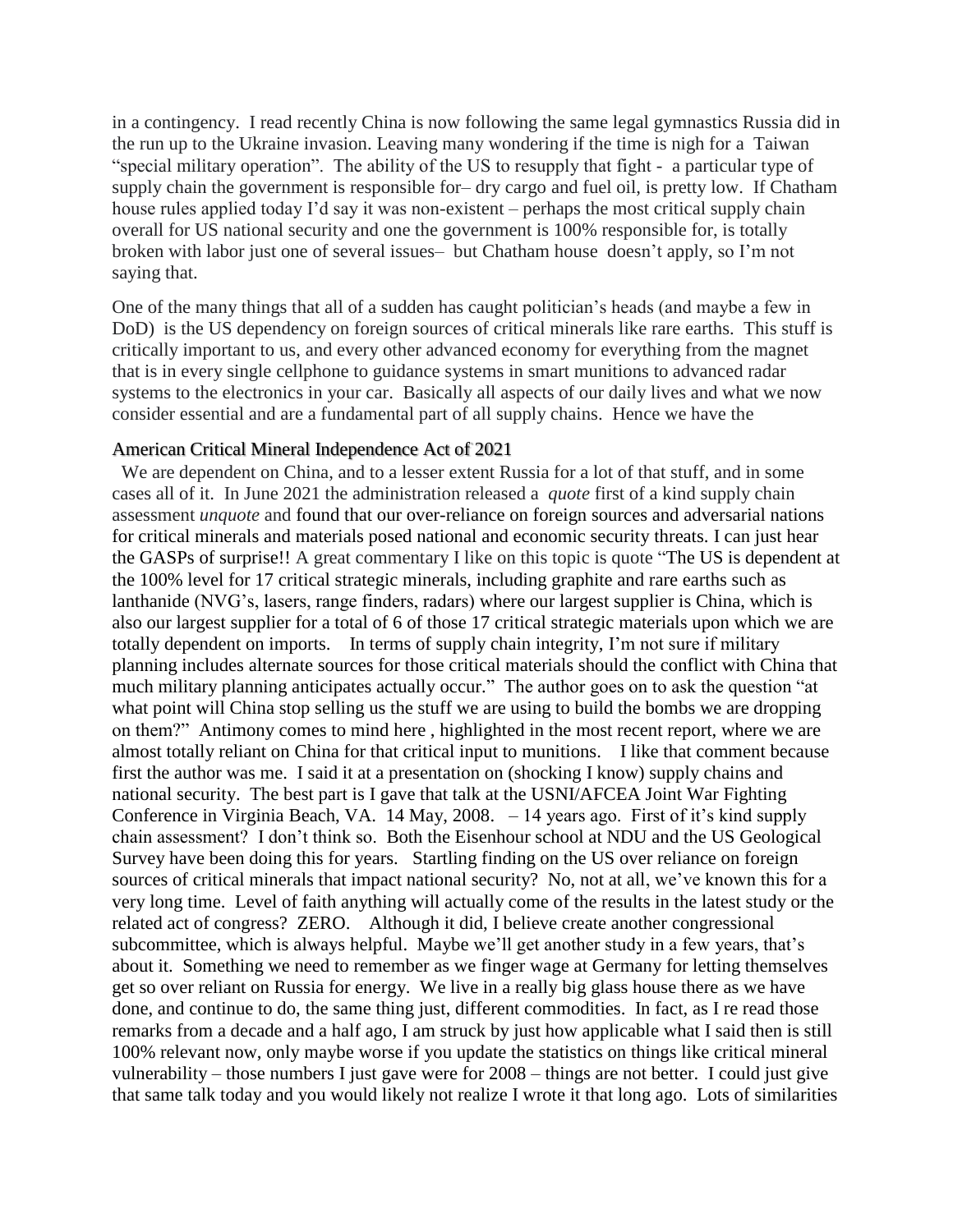between now and then too – we were just emerging from the financial crisis, trade was a mess, swine flu was the pandemic of the day, and gas was painfully expensive – and – this is great – then energy secretary Samuel Bodman said that insufficient oil production was driving rising crude prices going on to say that oil production had not kept pace with growing demand – those oil guys are slacking! where have we heard that lately! Crude collapsed later in the year, peaking in July at \$147 a barrel (or adjusted for inflation, about \$200 a bbl as compared to around \$113 a bbl as of Friday so much worse then than now) and finished the year at 32. I can't remember if this was because the president wrote letters to the oil companies telling them to do something, but somehow, apparently, we think that is going to work this time rather than letting the market take care of things. The only thing I might change from my comments then is the conclusion. Then is said I was optimistic we'd get through it in good shape. I am a little less sanguine now. Honestly, I feel like Phil Conner (bill Murrey) in groundhog day sitting in a car about to go over a cliff with an oversized rodent at the wheel. Kind of says it all in terms of supply chain policy. Lots of hamster wheel stuff that does not really fix anything

By the way, one difference between then and now is of course the war in the Ukraine. China is always the boogy man – or country – when it comes to dependency, but the same applies to Russia where were are extraordinarily dependent on Russia for a lot of stuff that makes our life possible – and not talking oil here. A government focus on the supply chain mess is semiconductor chips. The "Chips for America act" as I have said, only really addresses bringing the assembly part of semiconductor chip manufacturing back to the US, and a very small part of it at that. We're still using imported material as inputs to imported machines to produce "made in America" chips. In truth this is optics and there is nothing significant in terms of removing US import reliance for semi conductor chips. That brings us to the Russia / Ukraine situation. The Ukraine makes more than 90% of the high-grade neon used in gas-phase lasers used to make chips produced by U.S. semiconductor companies. The gas is a biproduct of Russian steel manufacturing which is purified in Ukraine, according to Techcet – a market research company. Russia provides a third of the palladium metal used in sensors and memory products produced by U.S. companies (plus the less glamorous catalytic converters in your car). Russia is also a "crucial" source of C4F6 (hexafluorocyclobutene), which U.S. suppliers buy and purify for advanced node logic device etching and advanced lithography processes for chip production. In the chips for America act I don't see anything addressing this or the hundreds of other inputs that goes into the very complex process of making a semiconductor. and that's because the people that wrote it don't understand what a complex global supply chain really is, instead just following Otters advice.

So how did we get to where we are  $-$  this breaks down to some key areas in my mind  $-$ 

Simply the structure of the world and the nature of markets. Marshalls scissors – supply and demand – are still fundamentally operative and prices remain the equilibrating mechanism. When demand and supply are out of balance relative prices change to restore the market. But that means, when demand outstrips supply, prices are high for a time. As has been said before, sometimes the best cure for high prices is high prices, which tamps down demand, increases incentives to suppliers, and moves the market back toward equilibrium. As a report by the government found 2 years ago "*'Our markets are competitive and the high ocean freight rates have been determined by unprecedented consumer demand, primarily in the United States, that overwhelmed the supply of vessel capacity. Congestion further constrained available capacity.*'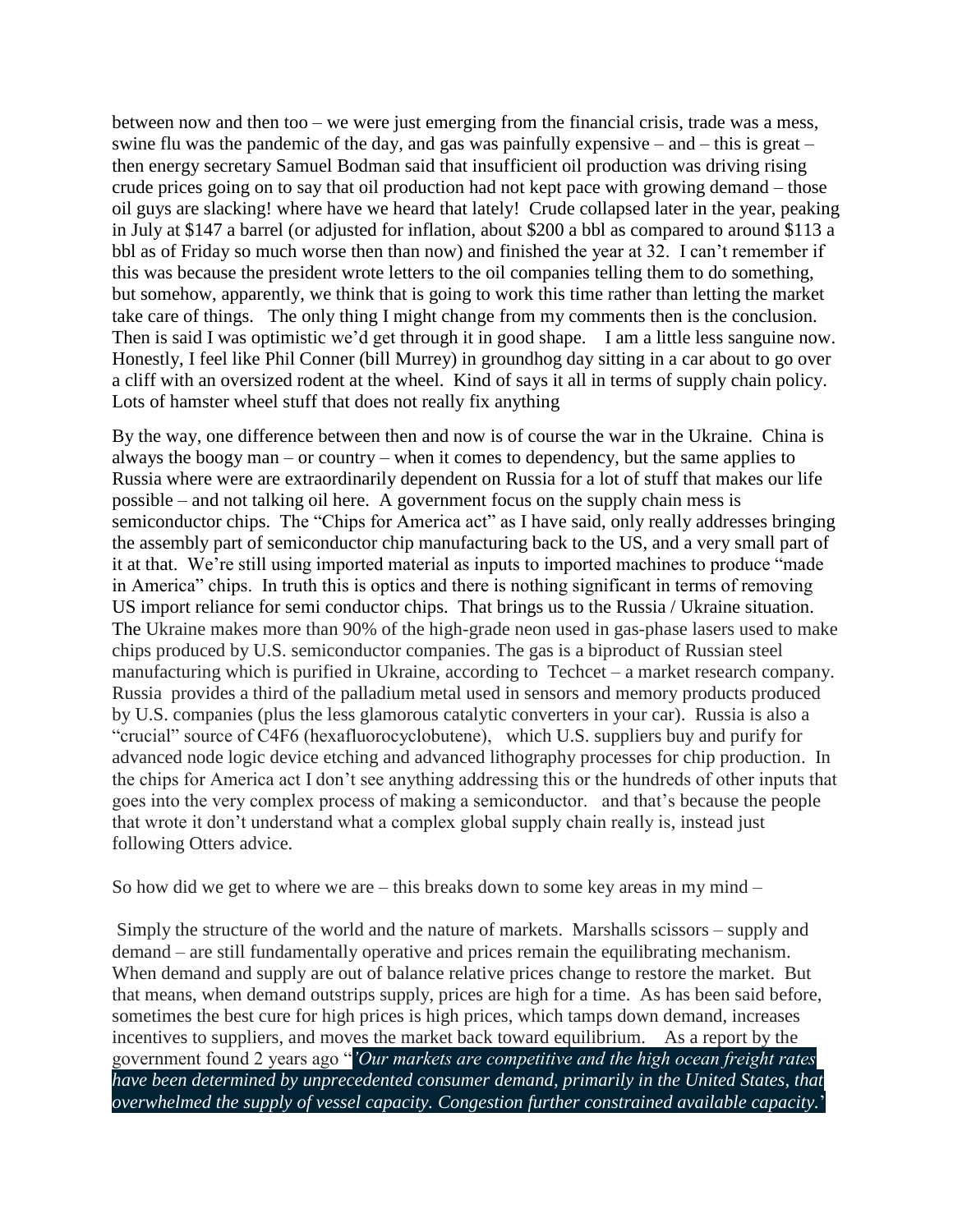Indeed one of the most important functions prices play in a market economy is information. Interfering directly with market mechanism's, including something that plays such a critical role as prices, should be undertaken with extreme care, and governments history of getting that right is pretty sketchy. Markets are also undergoing some pretty fundamental shifts right now. Labor touched on a moment ago is a big one. This problem is everywhere as anyone who has tried to get on a plane lately can attest. The airline industry, like the shipping industry is critically short of labor to the point where airline schedules are pretty much a crap shoot in terms of happening as published. And like maritime labor, these are high skill jobs with lots of training – in some cases years, behind them. This will not be fixed overnight. So There are labor issues all up and down the supply chain which is one reason shortages are somewhat uneven and in the end what is also what going wrong in the tampon market. While there are import issues for materials such as cotton, it is fundamentally a labor problem, from manufacturing plants in the US and Canada, to warehousing to trucking. But we also have to be a little realistic here too. The WSJ addressed the issue the other day headlining:

"About 7% of tampons are out of stock nationwide, data show, yet consumers in some parts of the country say their preferred brands are tough to find". The term "preferred brand shows up everywhere in looking at this issue, not the term "nothing on the shelves". At serious risk to my personal safety let me opine this does not sound like a national crisis – major inconvenience, yes, but not a national crisis. It was also noted hording might be a factor here in response to the favorite brand not being available. But, in the "something has to be done" category, politicians write letters to CEO's (making a big public splash in doing so) demanding the supply of favorite brands of tampons gets fixed. So they, the political types, did something. I'm sure it was helpful as it probably never occurred to those CEO's to ramp up supply before they got that letter. I wonder if those CEO's are comparing notes with the CEO's of the oil companies and the letters they got to see if they were form letters.

We met the consumer side of what is going on here in my last talk as the bullwhip effect and it is operative and in full vigor all over the place. Radical sudden changes in consumer behavior at the end of the whip reverberate back thru the supply chain. Take Peanut butter  $-$  So there is an outbreak of salmonella at peanut suppliers for some Jiff plants. This causes Jiff to be in short supply for a time. Consumers, seeing less peanut butter on the shelves than they are used to think there must be a shortage of peanut butter, even though it is initially only in one brand, and panic buy all the peanut butter they can carry, creating a shortage where none existed. Archeologists 200 years from now will be unearthing basements stocked to the rafters with peanut butter wondering "what the hell were these people thinking". But lets return to the labor market for a second. My view these are not simply labor shortages. Way more to it. The relationship – the contract between society and the concept of work is being re-written. The rules are still being worked out on the fly. The consequences will alter much about how society organizes itself and the fault lines in this tectonic shift are many, including a generational one. We will continue to see real impacts until that process settles down and there is a general reset of expectations. Contrary to pundits in the government, simply offering more money is not going to fix it. There also friction as individual consumers want to re-write their own individual contracts with the nature of work, but don't have much tolerance when everyone else is also doing the same thing causing disruptions.

Next - The world, and countries that make it up are differently endowed with resources. Those resources can be anything from airable and fertile land, to critical minerals, to energy, to labor,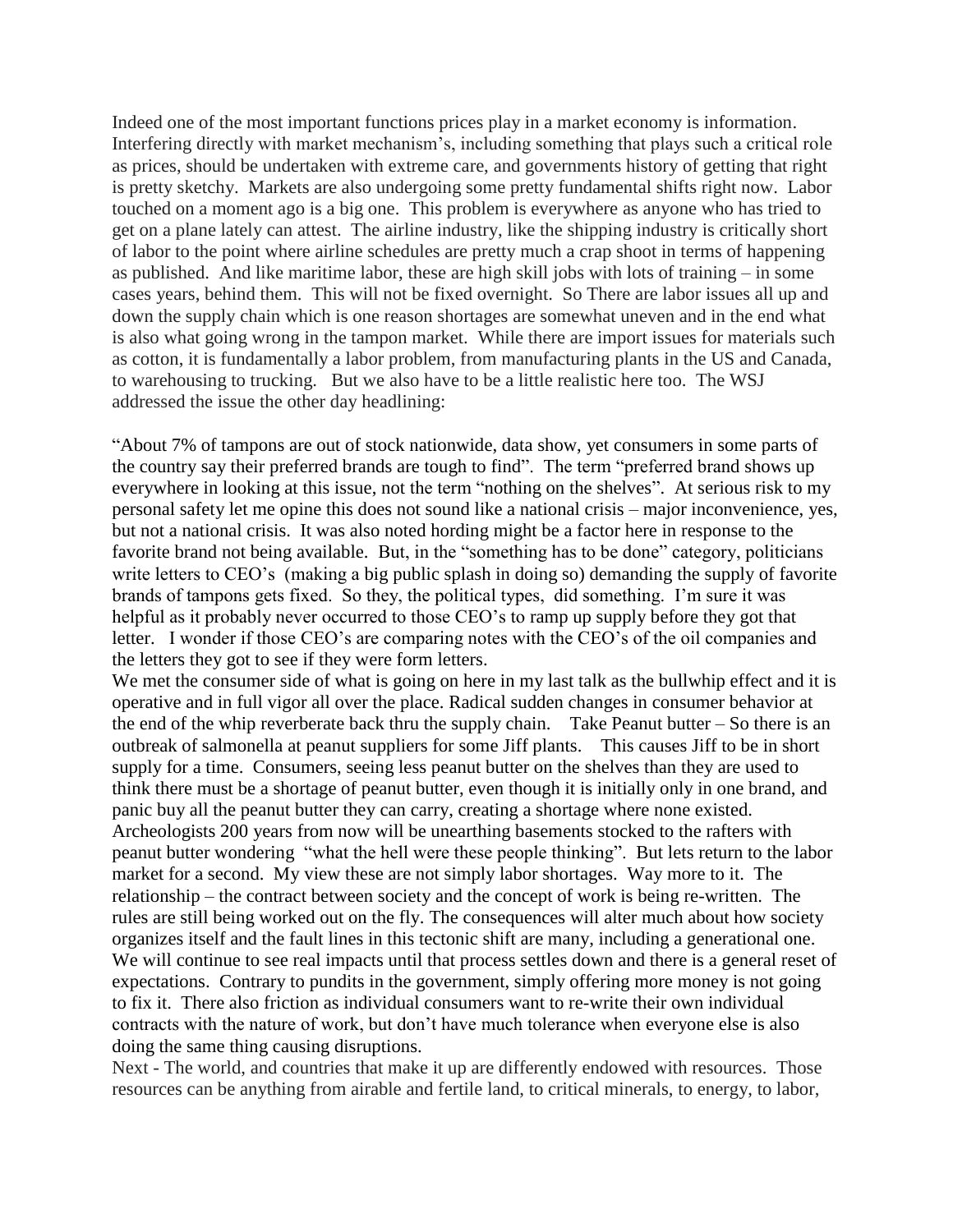both skilled and unskilled. The way we deal with that is trade. All these places are going through the same internal dislocations as are happening in the US with global impacts. This after all a global system, not a pile of stove pipes. Governments fool with this system at all of our peril. This by the way is where I find fault with the friend-shoring notion. This means trading with economies that look a lot like us, with similar outlooks and objectives. But a lot of what we need does not come from places like that so we either forgo things that can not be so sourced, at a massive loss in productivity or outright supply constriction ( if you think prices an availability are bad now…). Or we find a place high enough up the supply chain where we can get the mostly or completely finished product from an economy similar to ours and call it a day, ignoring what happens below that level. Trying to mandate or legislate around this fundamental structure of the environment will fail.

 $\triangleright$  And lastly Government policy. Much of what is going wrong in the world of supply is the result of government action. The afore mentioned mess in the solar panel industry and oil are cases in point. Baby formula is another – a totally government created mess.

What can be done about it? First in some respects things are looking a little better. Freight rates are coming down, demand growth is slowing, congestion is easing, big box inventories are rising, all things indicating the pressure is starting to ease, none related to anything the government did. That said, there will be bumps. Every time china locks down in it's zero covid regime it is a massive disruption that will ripple around the world, growing in amplitude as it does. Black swans continue to feast on this environment, so a recently reopened baby food plant will flood and have to be closed again prolonging the pain in that market. And peanut butter plants will have salmonella outbreaks. Another truism – the planet and mother nature cut stupidity very little slack. So it's going to be an uneven ride out of this.

Next we need to dispense with the protectionist rhetoric – bringing supply chains home, friend shoring, export restrictions, and the like. first it will accomplish nothing in terms of security and will in fact make things worse, both in the immediate term and in the longer term trajectory of the international political economy. Again – pay attention to history. Global manufacturing can not be made 100 % domestic unless we want to turn our standard of living, including access to the types of things we now find necessary to our daily lives, back about 200 years. What we need are broad webs of suppliers globally in a resilient system and if we really want to get there, we have to recognize that such a system fully operationalized will be more expensive that what existed previously, and the transition will have some uneven effects on prices for a while.

But most importantly, and related to how I concluded the last time, we have to suck it up. The primary way this will get resolved is changes in consumer behavior and expectations. And its going to hurt. There are times your favorite brand, from peanut butter to tampons is not available and its not the end of the world or a national security crisis. Economists call what needs to happen demand destruction but the more simple way to look at it is high prices have to tamp down how much stuff we want to buy (which includes by the way, maybe a redefinition of what we consider essential or the range of choices we have). Interfering with that process will only make things worse. One of the key things that has to get more expensive is money itself, policy the government is responsible for and I must say I think they could have handled this a little more elegantly and certainly earlier to avoid what will now surely be exceptionally painful. And lastly, we have to stop expecting that riding on a high horse and chasing noble goals will be costless. It won't. prices are only high if they differ markedly from what we expect them to be.